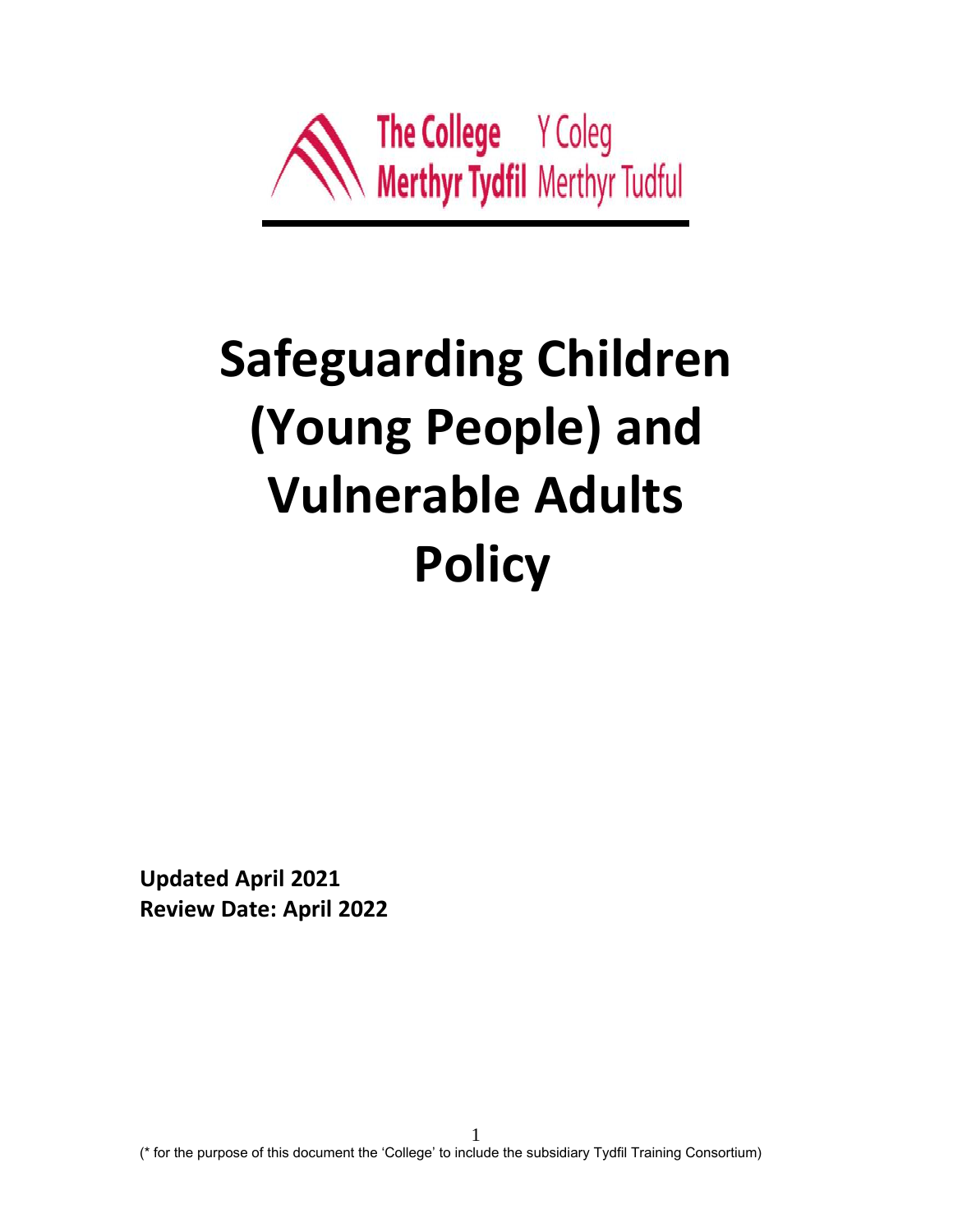# **Contents**

- **1. Policy scope and purpose**
- **2. Relevant Legislation**
- **3. Roles and Responsibilities**
- **4. Safer Recruitment and Selection**
- **5. Professional Relationships and Boundaries**
- **6. Confidentiality**
- **7. Supporting Staff**
- **8. Radicalisation and Extremism**
- **9. Safeguarding Protocols for Staff**
- **10. Document Review**

**Flow chart** 

- **Appendix 1: Legislation & Guidance**
- **Appendix 2: Links to other college policies**
- **Appendix 3: Categories of Abuse**
- **Appendix 4: Recruitment & Selection Procedures**
- **Appendix 5: Safeguarding Team & Contacts**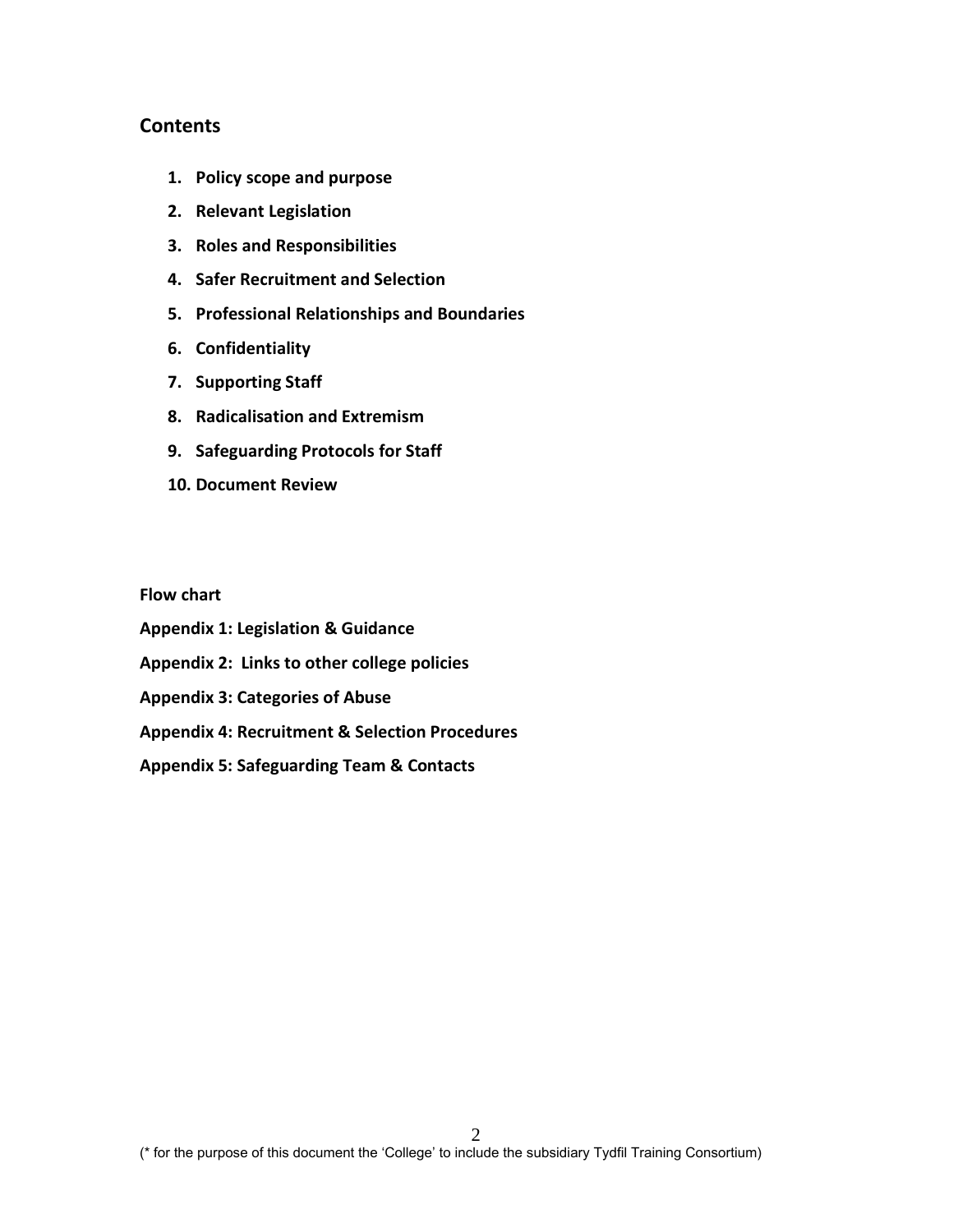## **1. Policy scope and purpose**

The College Merthyr Tydfil is fully committed to prioritizing and promoting safeguarding and to protecting children, young people and vulnerable adults from harm.

The College and its subsidiary, Tydfil Training Consortium recognises that learners have a fundamental right to be protected and safeguarded from harm and should be given the opportunity to gain the maximum benefit possible from their educational opportunities. In working towards these aims, the \*College is committed to working with relevant organisations, to take all reasonably practical steps, to ensure that the legal and pastoral duties owed to learners in respect of Child and Adult Safeguarding issues, are discharged in accordance with current legislation and practice.

The College has clearly defined responsibilities under the Keeping Learners Safe guidance 2020 for young people (children) who are under 18 years of age, whilst the Social Services and Wellbeing (Wales) Act 2014 extends the duty to report where there is reasonable cause to suspect that an adult is at risk.

This policy applies to all groups regardless of age, disability, gender, marital status, parental responsibilities, sexuality, race, religion and gender re-alignment and it is the duty of all staff, governors, learners, visitors and contractors to follow it. This Policy will be subject to an annual review by the College Executive

## **N.B. This is not a matter for individual choice; not wanting to get involved is not an option**

# **2. Relevant Legislation**

The main points of reference include Wales Safeguarding Procedures 2019, Adult Protection Procedures 2010, Keeping Learners Safe Guidance document number 265/2020, The Wellbeing of Future Generations (Wales) Act 2015, The Social Services and Wellbeing (Wales) Act 2014, Equality Act 2010 and Prevent Duty Guidance 2015.

The College will align guidance and procedures to the Cwm Taf Morgannwg Safeguarding Board (CTMSB) and the Wales Safeguarding Procedure. These documents along with this policy will enable the college to comply with requirements under statutory bodies including Estyn and Care Inspectorate Wales (CIW).

# **3. Roles and Responsibilities**

## **The Board of Directors**

The Board of Directors is committed to ensuring that the College:

- Raises awareness of issues relating to safeguarding and promoting the welfare of children (young people) and vulnerable adults in the College.
- Provides a safe environment for learners.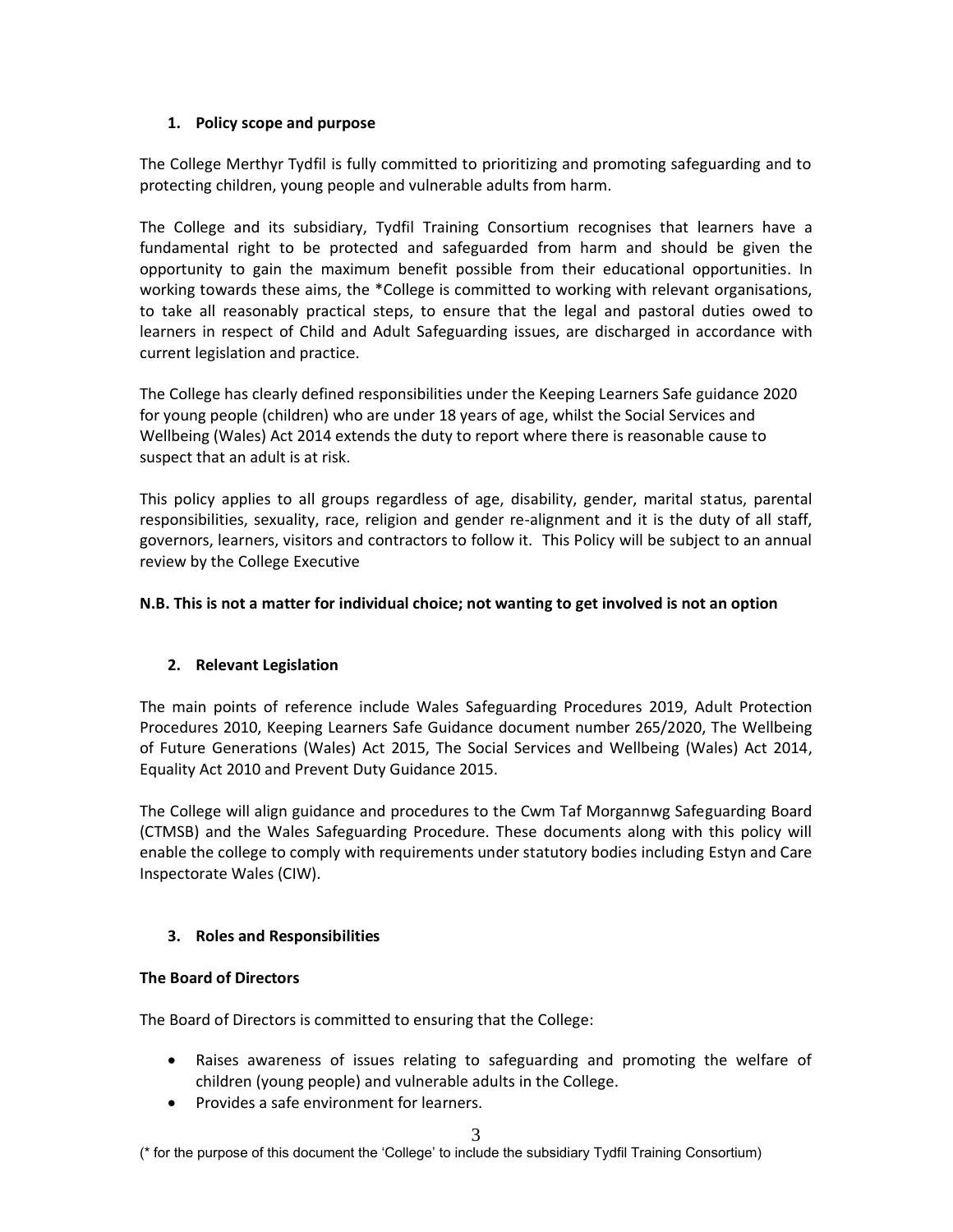- Identifies young people and vulnerable adults who are suffering or are at risk of suffering significant harm and takes appropriate action to see that such learners are kept safe at the College, supporting a multi agency approach.
- Have procedures for reporting and dealing with allegations of abuse against members of staff, other learners and volunteers.
- Operates safe recruitment procedures.
- Designates a member of staff with sufficient authority to take lead responsibility for safeguarding
- Remedies any deficiencies or weaknesses in regard to safeguarding arrangements that are brought to the Board of Director's attention

## **The Principal**

The Principal will ensure, through the Senior Management Team and the Safeguarding team that:

- Policies and procedures are fully implemented and followed by all staff
- Staff have both time and access to sufficient resources to enable them to discharge their responsibilities, including taking part in strategy discussions and other inter-agency meetings as well as contributing to the assessment of children and young people
- Staff feel able to raise concerns about poor or unsafe practice and be confident that such concerns will be addressed sensitively and effectively in a timely manner in accordance with Welsh Government's Procedures for Whistleblowing
- Policies and procedures are available to parents/ carers on request
- Safer recruitment is adhered to and checks on new staff are carried out
- Cases are reported to the Disclosure and Barring Service (DBS)if a person ceases to work in an educational setting and there are grounds for believing he/ she may be unsuitable to work with young people, or may have committed misconduct

## **Vice Principal Resources**

The Vice Principal, as Designated Safeguarding Person (DSP) for safeguarding, child protection and Prevent, will ensure that:

- Staff receive mandatory training, and regular updates on recognising, responding and reporting concerns, at least every two years
- They act as a point of contact for eternal agencies, including Cwm Taf Morgannwg Safeguarding Board
- They act as a single point of contact (SPOC) for Prevent and reporting concerns to the Welsh Extremism and Counter Terrorism Unit (WECTU)
- Submit an annual report to the Board of Directors which reviews how the duties have been discharged, including staff training and recommendations
- The recruitment of staff meets safer recruitment guidelines, including the use of the Disclosure and Barring Service (DBS) and Education Workforce Council requirements
- New staff receive training as part of the wider induction on safeguarding procedures
- Mechanisms exist to ensure that the use of temporary and agency staff comply with the college's safeguarding responsibilities and procedures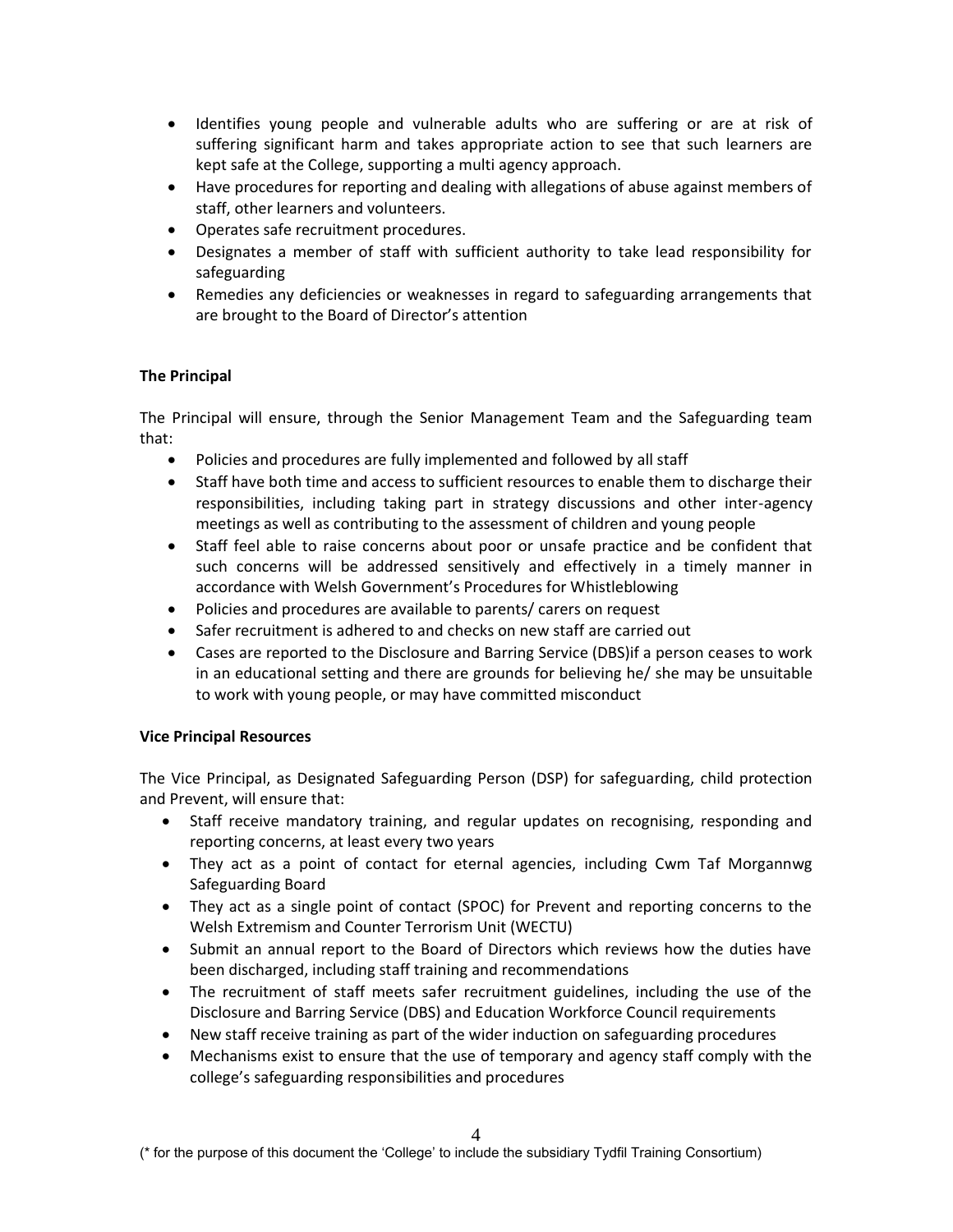## **Head of Wellbeing & Learner Support Services**

The Head of wellbeing & Learner Support Services as Operational Safeguarding lead, will ensure that:

- Applicants with a disclosed criminal conviction are assessed thoroughly and associated risks to self and others are considered based on their application
- A safe online environment is promoted and scrutinised via induction, education and appropriate training
- All safeguarding concerns are recorded accurately and securely in line with GDPR, using MyConcern
- Liaison with key internal and external agencies, local authorities, contractors, parents/ guardians, learners, staff to ensure effective and timely communication and information sharing (as appropriate)
- Senior managers are advised to ensure that the college conforms to legislation in respect of Equality & Diversity, Estyn and Welsh Government agendas
- Relevant training for staff and external partners across a range of safeguarding topics is provided

## **Designated Safeguarding Leads (DSLs)**

DSLs are designated members of the safeguarding team and have responsibility for:

- Providing frontline contact for the reporting of safeguarding concerns
- Providing advice, supporting and training to staff
- Referring cases of suspected abuse, allegations of abuse or incidents of harm to the relevant agencies
- Maintaining accurate records of safeguarding referrals in line with data protection regulations via MyConcern
- Dealing with individual cases, including attending case conferences and review meetings as appropriate
- Keeping the DSP and Safeguarding & Wellbeing Officer informed about all cases of suspected abuse, allegations of abuse or incidents of harm

## **Nursery Manager**

The Nursery Manager will ensure that:

- The nominated person (Nursery Manager) will attend advanced child protection training and will act as the key Child Protection Officer for the Nursery
- All staff will attend Child Protection training.
- Staff meetings will cover Child Protection so that staff are aware of the correct procedure for reporting and referral. If at any time they are have concerns or suspicions about the children being harmed in any way or are at risk we will report to the appropriate agency without delay.

<sup>(\*</sup> for the purpose of this document the 'College' to include the subsidiary Tydfil Training Consortium)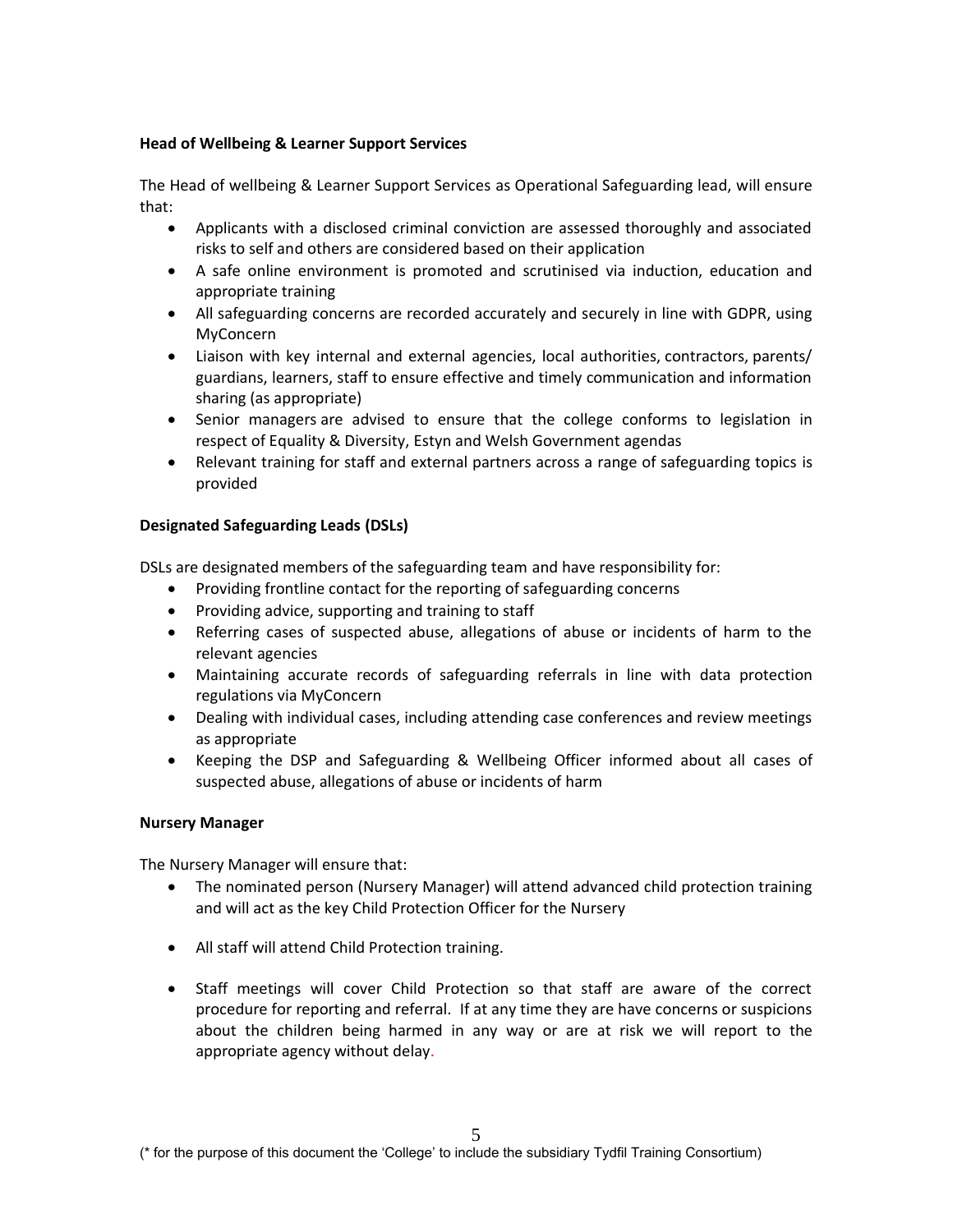## **All Staff**

Staff must:

- Prioritise safeguarding and adopt a preventative approach in all engagements with learners
- Promote a safe environment for learners and be alert of learners who may be experiencing harm
- Undertake mandatory Level 2 Safeguarding training
- Undertake training to access, report and record safeguarding concerns via the online platform, MyConcern
- Identify learners who are experiencing or are likely to experience significant harm via MyConcern
- Identify learners who they consider may be in danger of becoming radicalised or engaging in extremist activity via MyConcern
- Promote the ethos of the College that learners feel secure, valued and listened to
- Promote learners' wellbeing via the tutorial programme and develop their resilience
- Recognise learners experiencing distress and act to support including seeking advice from the Safeguarding team
- Challenge inappropriate behaviour in College, for example, bullying, substance misuse and refer to the Wellbeing & Safeguarding teams as appropriate

## **Duty of Care**

Staff are accountable for the way in which they exercise authority, manage risk, use resources and actively protect young people and vulnerable adults from discrimination and avoidable harm. Staff should develop respectful, caring and professional relationships between themselves and all learners. Staff behaviour should demonstrate integrity, maturity and good judgement and fully comply with the EWC Staff Code of Conduct.

## **Referrals to Counsellors**

Anyone reporting suspected abuse to a member of staff should be offered the opportunity to receive counselling from a College Counsellor. If the person concerned does not wish to see a Counsellor, this wish must be respected. The young person should be informed that he or she may speak to a counsellor in the future if they wish to do so.

In addition, the member of staff to whom the abuse was disclosed and/or was concerned about possible abuse has access to College Counsellors and may wish to avail himself or herself of this opportunity at his or her own convenience.

# **4. Safer recruitment and Selection**

The College will have in place recruitment procedures which will ensure that every care is taken to ensure that young people and vulnerable adults are protected from unsuitable people. See Appendix 4.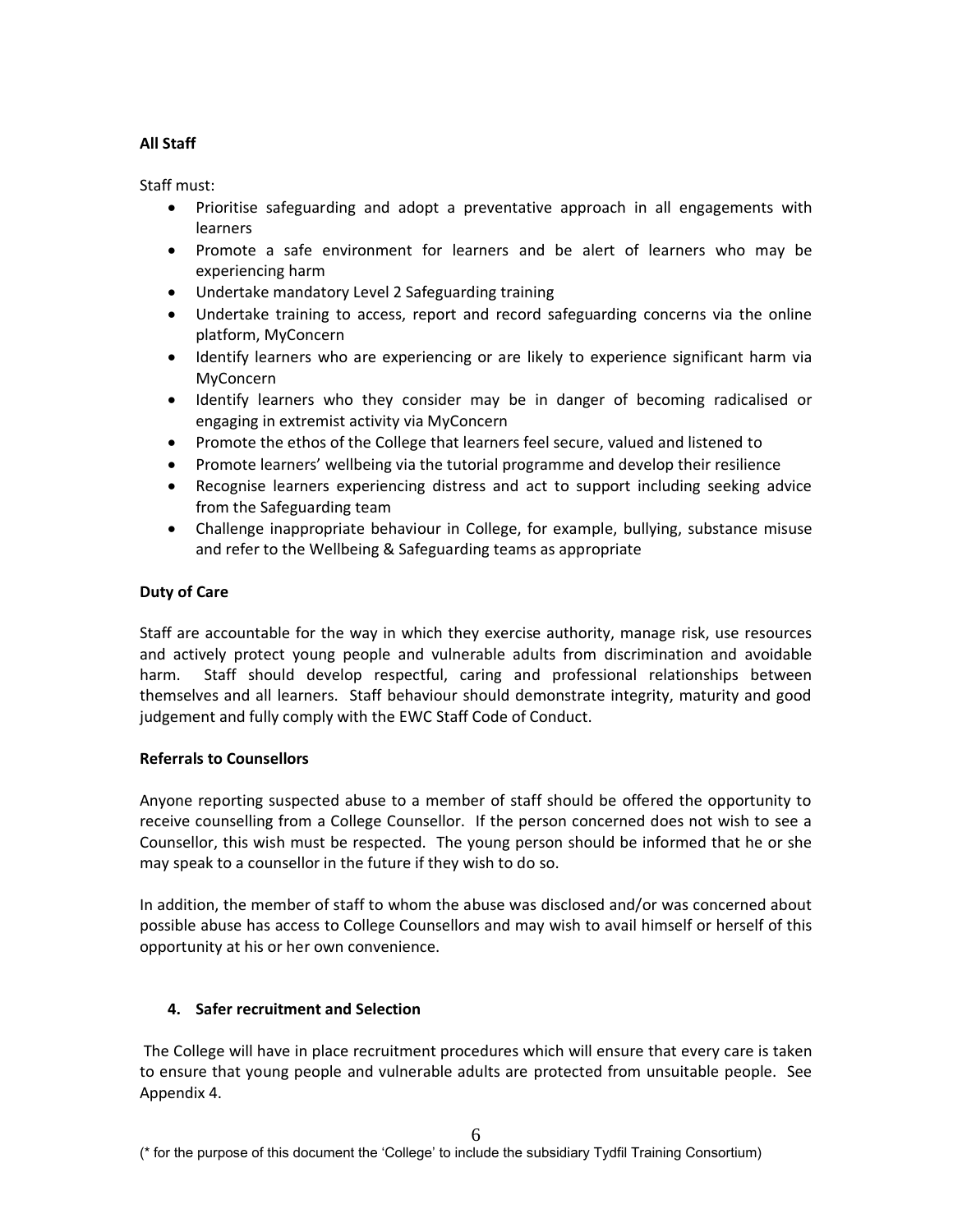## **5. Professional Relationships and Boundaries**

The College Merthyr Tydfil recognises that positive professional relationships with learners will support the best outcomes. In adhering to the EWC Staff Code of Conduct and appropriate, professional boundaries, a safer learning community which supports the welfare of both learners and staff can be ensured.

The college takes cognisance of the requirements detailed in the DfES guidance document *Safeguarding Children and Safer Recruitment in Education* which came into force on 1 January 2007. Keeping children and young people safe is paramount and this policy was prepared in advance of the requirements for implementation in 2008 of the new vetting and barring scheme being established under the provisions of the Safeguarding Vulnerable Groups Act 2006, thereby ensuring children and young people are safeguarded from harm, especially from those in positions of trust, care or authority.

# **Social media**

The college does not endorse connecting with learners via personal social media accounts, including accepting friend/ follow/ connection requests. Where curriculum, course related or other college accounts and online spaces are used for communication purposes, the college's Acceptable IT Use and Social Media Policies should be adhered to in conjunction with the EWC Guidance on the Use of Social Media.

# **Remote/ Online teaching and learning**

Staff should consider:

- Work area/ backdrop is appropriate
- Clothing is appropriate
- Consent is sought before recording sessions/ sharing photographs or screenshots

Should a concern arise following an online session, please report immediately to the Safeguarding team

# **Home visits**

Home visits should only be undertaken as a last resort and without entering the home. It is recommended that no less than two members of staff would attend.

# **Transporting Learners**

Wherever possible, it is expected that college transport would be used for learner transport. Staff should ensure that all necessary vehicle checks are carried out prior to use; that insurance cover is appropriate and that two members of staff accompanying the learner(s). In the event that a college vehicle is unavailable, a taxi should be used.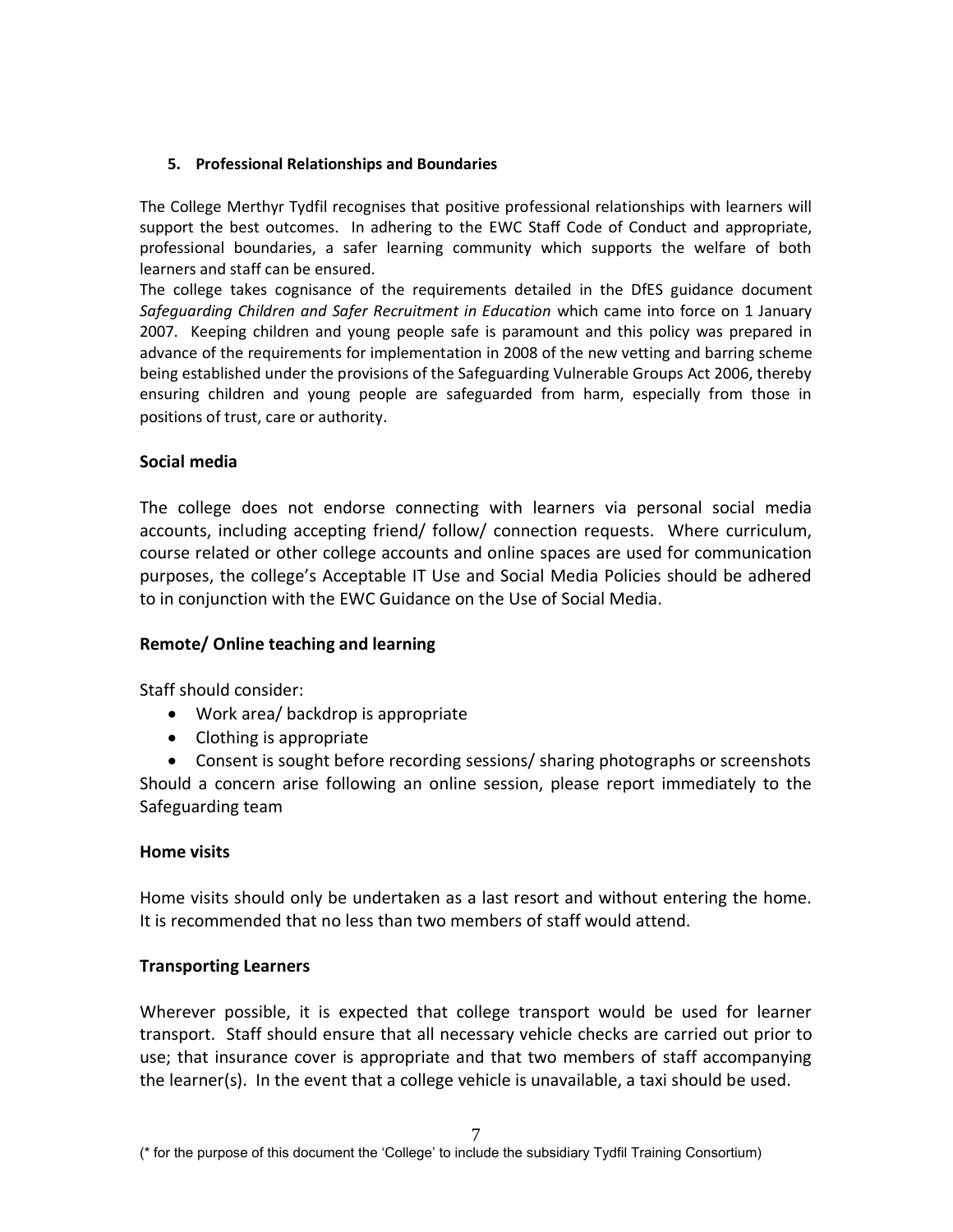# **Photography/ video**

Where photography and/ or video footage is used for any purpose (for example, celebrating success, marketing), care should be taken to ensure that consent has been obtained and checks have been carried out to confirm that there is no violation of Child Protection notices for example.

# **6. Confidentiality**

In all dealings with learners who are disclosing matters that may require action or intervention, staff are made aware that we do not promise to keep information confidential and that it will be shared where it is in the best interest of the learner and/ or wider public interest. Members of the Safeguarding team who have access to confidential or restricted information will disclose information about a learner on a 'need to know' basis only. This includes where a member of staff may receive an information request from a parent, guardian or the police. The police are required to submit a Personal Data Request form completed by a Detective Inspector.

# **7. Supporting Staff**

It is recognized that staff who may have become involved with a young person where a safeguarding concern has been raised, may find the situation stressful and upsetting. Staff are supported by providing opportunities to speak about their anxieties with the Safeguarding & Wellbeing Officer, a DSL, the MH Coordinator (who may signpost to other support mechanisms) and/ or their immediate line manager and to seek further support as appropriate.

Members of the Safeguarding team (ie I2A) will have regular access to reflection sessions with a trained professional.

# **8. Radicalism and Extremism**

There is an important role for further education institutions in helping prevent people being drawn into terrorism, including violent and non-violent extremism, which can create an atmosphere conducive to terrorism and can popularise views which terrorists exploit.

It is a condition of funding that all further education and independent training providers must comply with relevant legislation and any statutory responsibilities associated with the delivery of education and safeguarding of learners. It is important to realise that the risk of radicalisation in institutions does not just manifest itself solely from contact with external individuals.

Radicalised learners can also act as a focal point for further radicalisation through personal contact with peers and through their social media activity. Where radicalisation happens off campus, the learner concerned may well share his/her issues with other learners. Changes in behaviour and outlook may be visible to staff.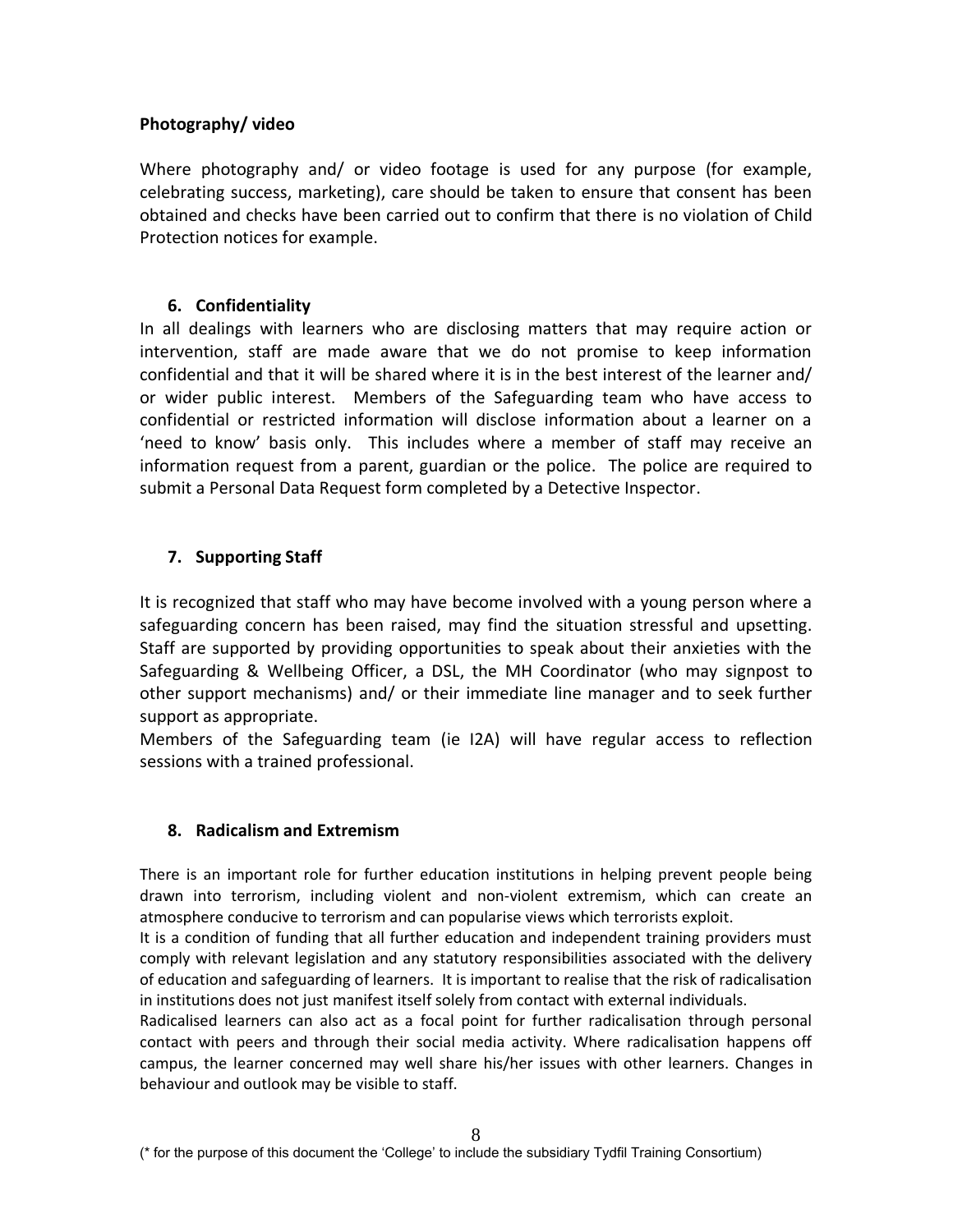All institutions have a clear role to play in the welfare of their learners and therefore any concerns must be reported to the Safeguarding team.

## **9. Safeguarding protocols for staff**

All staff are responsible for safeguarding one another and learners. Where a learner makes a disclosure to a member of staff they should:

- **LISTEN** carefully, stay calm; do not express shock or embarrassment
- **DO NOT** guarantee confidentiality, but be clear that you will act sensitively and explain next steps
- **GIVE REASSURANCE** that you are taking the information seriously
- **DO NOT** ask leading questions and ensure that you confirm understanding of the situation by echoing back information shared
- **DO NOT** examine any physical injuries
- **DO NOT** attempt to investigate the allegations yourself
- **NEVER JUDGE**, even if the allegation is against a colleague
- **RECORD** what was said, time, date and place using MyConcern
- **CONTACT** a member of the Safeguarding team as soon as is reasonably possible
- **COMMUNICATE** to the learner what is going to happen next

The Safeguarding team will investigate all concerns and allegations, make a judgement on next steps and then refer on to the appropriate agency. The team will meet on a regular basis to review new cases, monitor on-going cases and review and monitor a watch-list of those cases where concerns have not met an intervention threshold. All cases are recorded in the secure, online platform, MyConcern.

There are occasions when learners may accuse members of staff of physically or sexually abusing them. In such cases, the Safeguarding & Wellbeing Officer will notify the Principal/CEO/Vice Principal immediately and he/she will take on the role of Investigating Officer in line with the College's/TTC Disciplinary Policy and Procedure. Any action taken as a result of the allegation will be taken in accordance with that policy.

If any person wishes to raise a complaint about the way in which a matter of alleged abuse was handled, this should be made in writing to the Principal/CEO/Vice Principal who except in periods of absence, will personally review the details. If any allegations are found to have merit, the Principal/CEO/Vice Principal will review the evidence in order to ascertain whether any disciplinary action is justified under the College/Tydfil Training Consortium Disciplinary Procedures and whether external agencies need to be informed of the findings.

## **10. Document Review**

This policy and associated procedures will be reviewed annually and updated in line with statutory guidance or legislation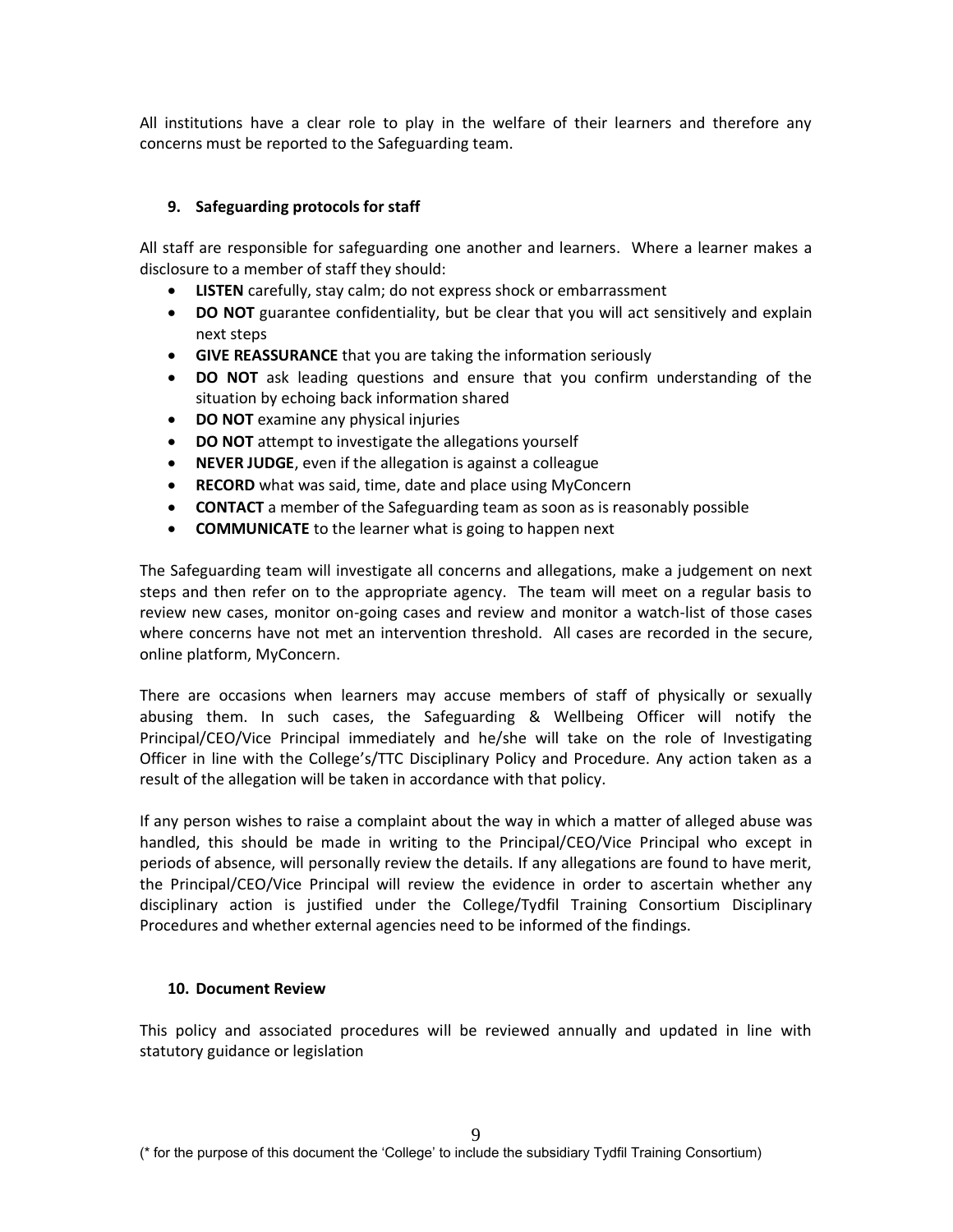## **Safeguarding Reporting Procedure**

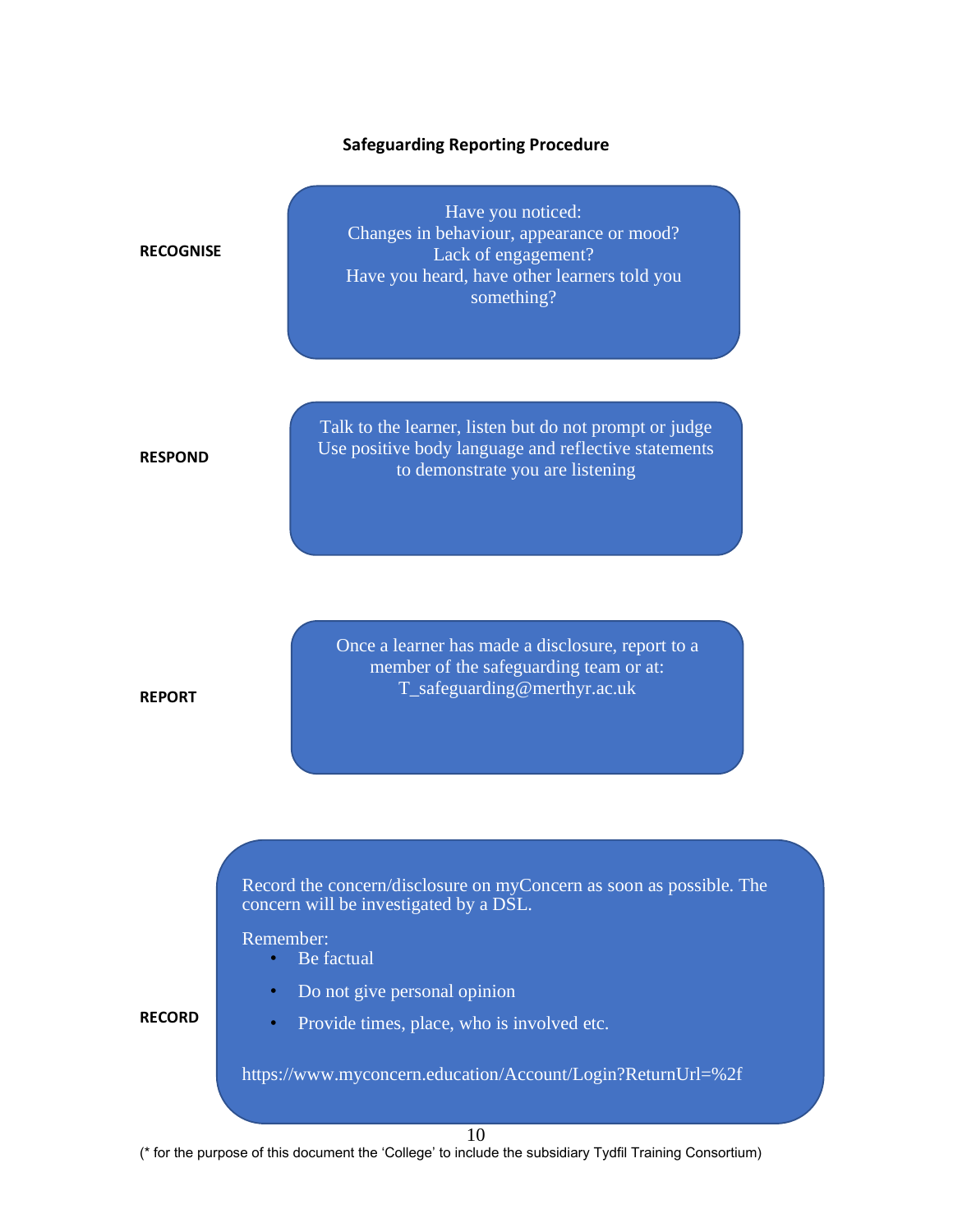| Legislation & Guidance * not exhaustive                         |
|-----------------------------------------------------------------|
| Keeping Learners Safe Guidance 2020                             |
| Wales Safeguarding Procedure 2019                               |
| <b>Education Act 2002</b>                                       |
| <b>EWC Staff Code of Conduct</b>                                |
| Social Services & Well-being (Wales) Act 2014                   |
| Well-being of Future Generations (Wales) Act 2015               |
| Equality Act 2010                                               |
| Rights of Children & Young Persons (Wales) Measure 2011         |
| Children Act 1989                                               |
| Prevent Duty Guidance for England and Wales (revised July 2015) |

Sexual Offences Act 2003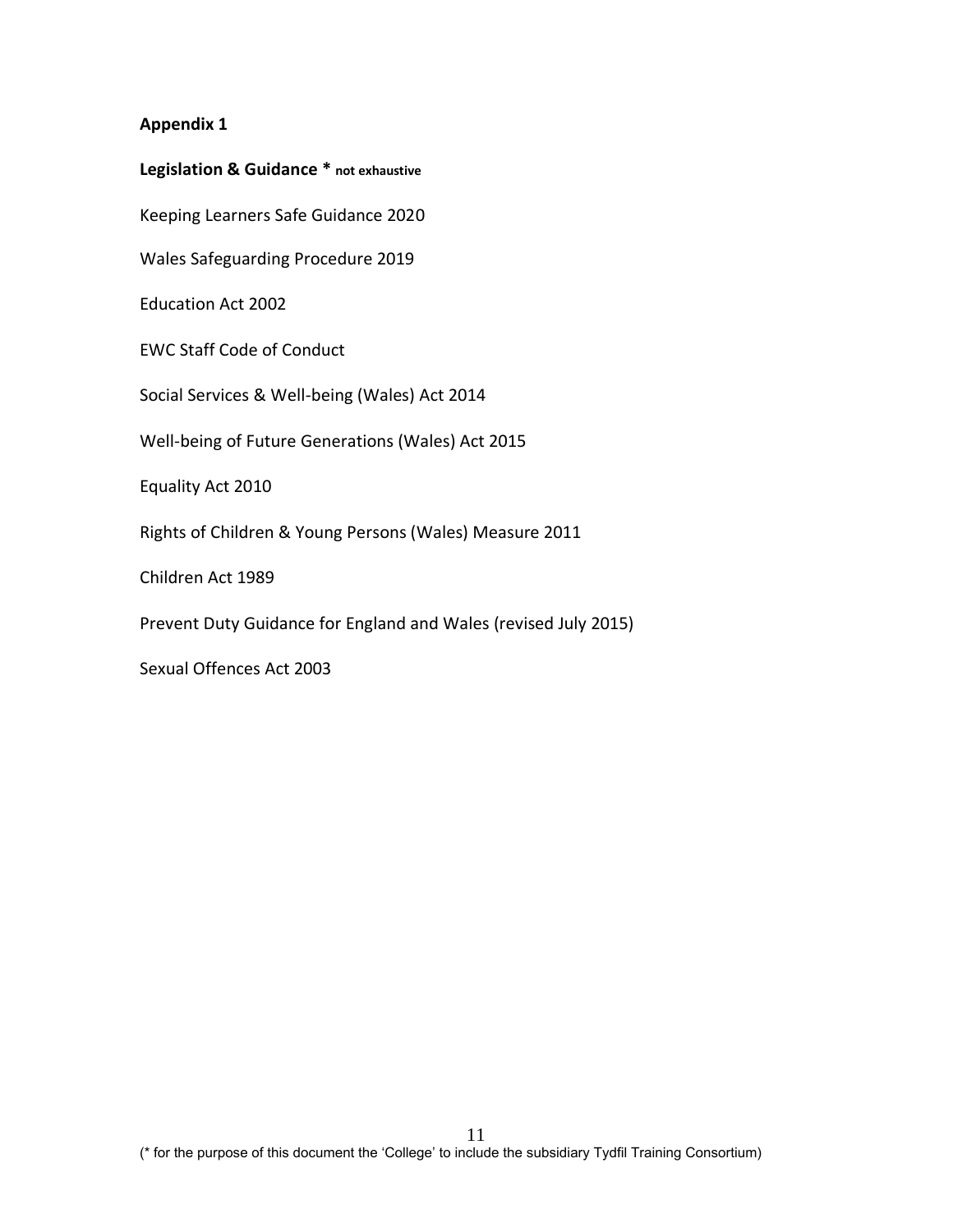## **Links to other college policies**

The following policies and guidelines are of particular importance:

General Data Protection Regulations (GDPR) Policy and Privacy Notice

Dignity at work policy

Dignity at study policy

Attendance Policy

Disciplinary procedure

EWC Staff Code of Conduct

PREVENT Protocol

Grievance procedure

Social Media Policy

Acceptable IT Use Policy

Personal Relationships Policy

Whistleblowing Policy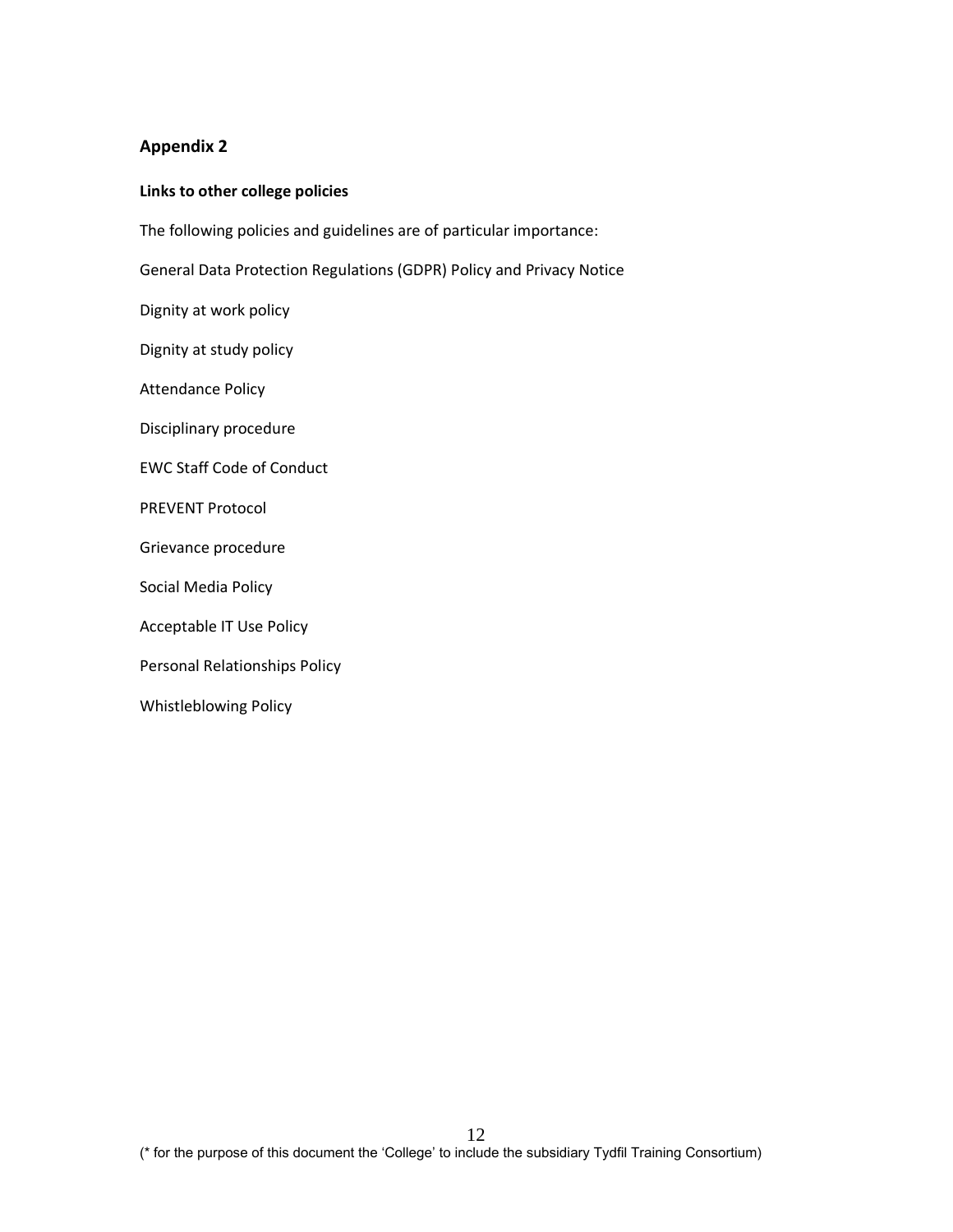## **Categories of Abuse**

The following categories of abuse are recognised for the purposes of the Child 'At Risk Register' (a register of children at risk of abuse which is maintained by the local Social Services Department or by the National Society for the Prevention of Cruelty to Children (NSPCC) on behalf of the local Social Services Department).

## **Neglect:**

Neglect means persistently failing to meet a child's basic, physical, emotional, social or psychological needs which is likely to result in an impairment of the person's wellbeing. It includes the failure to access medical or dental care services, negligence in the face of risktaking, leaving the child unsupervised or with unsuitable carers, failure to give prescribed medication, failure to maintain the child's personal hygiene or the provision of food, shelter, clothing and making sure the child receives a suitable education.

## **Physical Abuse:**

Actual or likely physical injury to a child, (severe bruising, cuts, burns, broken bones with no reasonable or rational explanation). Physical abuse also includes overuse or misuse of medication making them unwell (fabricated or induced illness). Acts of undue restraint or inappropriate sanctions may also fall within this category.

## **Sexual Abuse**

Sexual abuse is forcing or enticing a child to take part in sexual activities. It doesn't necessarily involve violence and the child may not be aware that what is happening is abuse.

Child sexual abuse can involve contact abuse and/ or non-contact abuse. **Contact abuse** happens when the abuser makes physical contact with the child, eg sexual touching any part of the body. **Non-Contact abuse** involves non-touching activities. It can happen on-line or in person, eg encouraging a child to watch or hear sexual acitivities

#### **Emotional/ Psychological Abuse**

Emotional abuse is persistent and over time can severely damage a child's emotional health and development. It can involve threats of harm or abandonment, coercive control, humiliation and constantly criticizing, verbal or racial abuse and isolation. Exposing a child to distressing events or interactions such as drug taking, heavy drinking or domestic abuse. Being cold and emotionally unavailable during interactions with a child and never saying anything positive, kind or encouraging.

#### **Financial Abuse**

Young people may be vulnerable and often not aware of the risk of financial abuse. Financial abuse may also be parts of other forms of abuse and may include controlling access to their finances such as cash, bank accounts and misappropriating direct payments**.**

## **Child Sexual Exploitation**

Sexual exploitation can occur when children and young people are forced/manipulated into sexual activity for money, power or status. Consent cannot be given (under the age of 18 years) even where a young person believes they are voluntarily engaging in sexual activity with the

13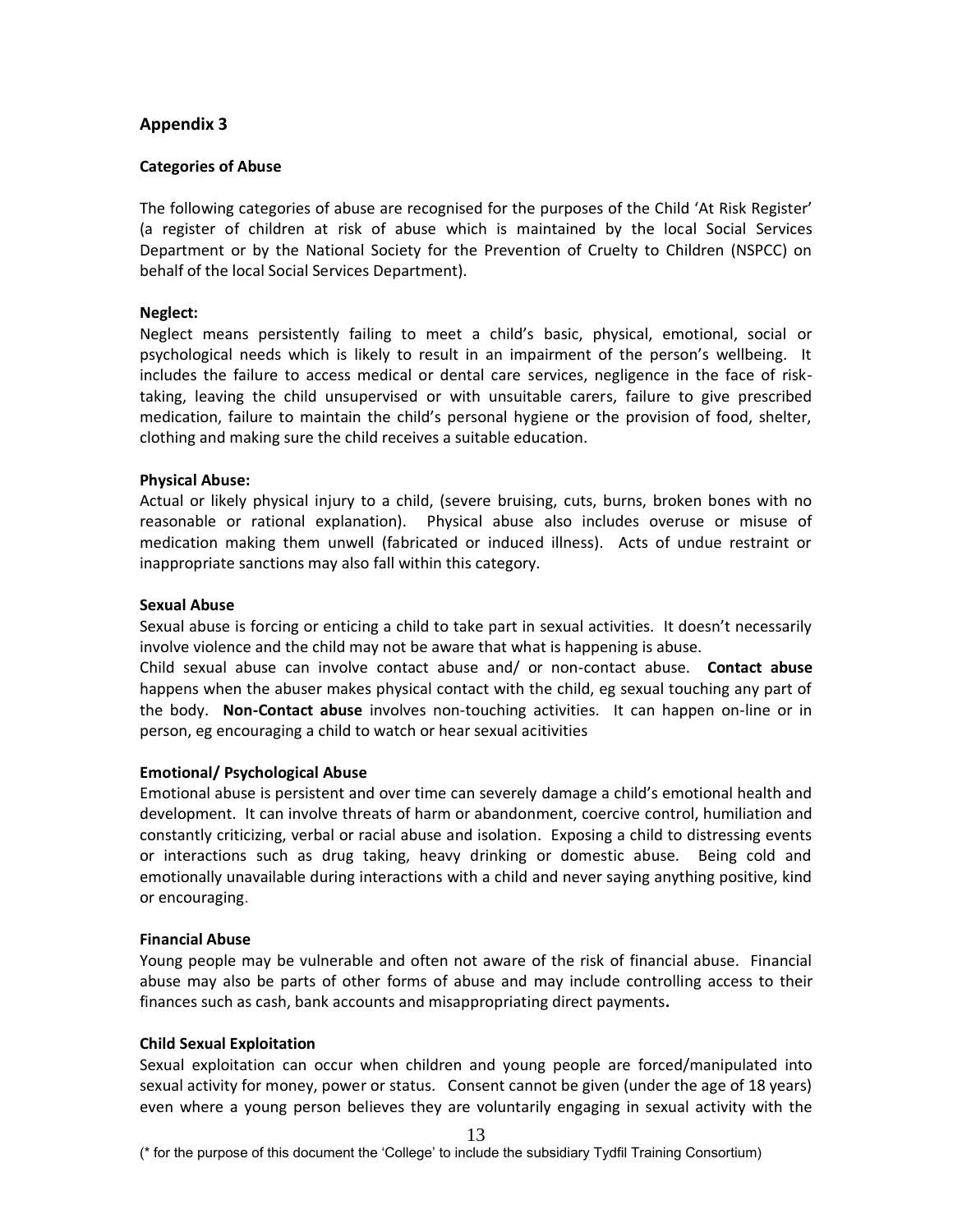person who is exploiting them Sexual exploitation does not always involve physical contact and can happen online.

#### **Sexting**

This generally refers to the sending of sexually explicit images via text, email, instant messaging (e.g. Google Hangouts, WhatsApp or Facebook Messenger) or through social networking sites. Young people (under 18) texting intimate pictures of themselves via social media are committing a criminal offence (distribution of child pornography) and can face police action even if their actions are entirely voluntary.

#### **Radicalisation**

This is the action or process of causing someone to adopt radical positions on political or social issues.

Terrorism is the unlawful use of violence and intimidation, especially against civilians, in the pursuit of political aims. The college has a duty to *Prevent* people being drawn into terrorism. This is done through training our staff and working with learners to recognise the signs of radicalisation.

#### **County Lines**

This is a term used to describe gangs and organised criminal networks involved in exporting illegal drugs into one or more importing areas [within the UK], using dedicated mobile phone lines or other form of "deal line". They are likely to exploit children and vulnerable adults to move [and store] the drugs and money and they will often use coercion, intimidation, violence (including sexual violence) and weapons.

#### **Cyber bullying**

This is where aggressive, intentional acts are carried out by an individual or a group via electronic forms of communication over a period of time. It can have a negative impact on the individual affecting self -esteem, fear, changes in behavior, depression and self harm. Staff need to ensure learners are made aware that they can report incidences so they can be dealt with swiftly.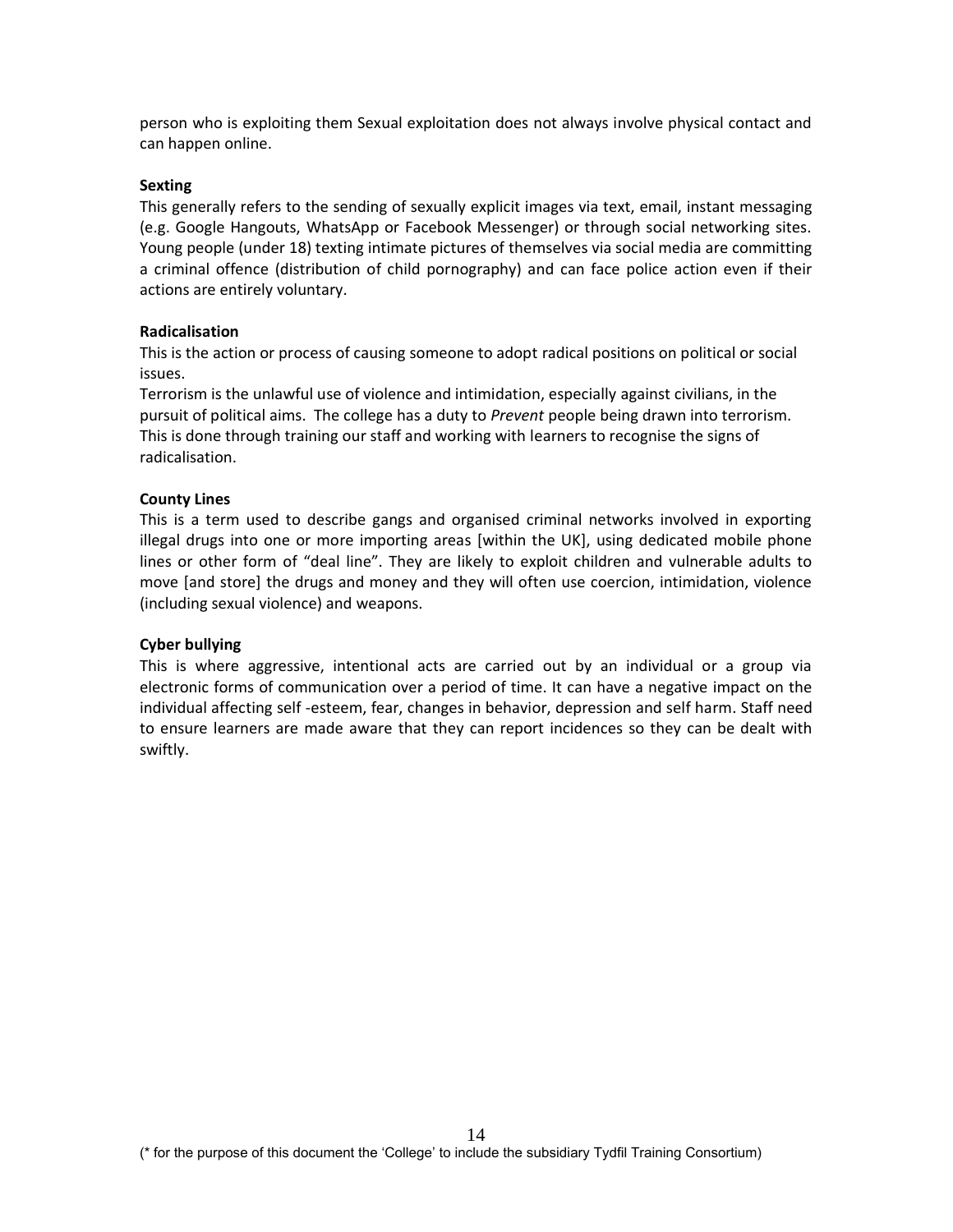## **Recruitment and Selection Procedures**

The College will have in place recruitment procedures which will ensure that every care is taken to ensure that young people and vulnerable adults are protected from unsuitable people.

The recruitment procedures will apply to all staff and volunteers within the College who may work with young people or vulnerable adults. The recruitment procedures will include the following:

- Identity check;
- The post or role will be clearly defined;
- The key selection criteria for the post or role will be identified;
- The requirement to produce documentary evidence of academic/vocational qualifications;
- Obtaining professional and character references;
- Verification of previous employment history;
- Standard Disclosure and Barring Scheme (DBS), checks for any applicant or adult volunteer applying to work/volunteer to liaise with young people or vulnerable adults whilst maintaining sensitive and confidential use of the applicant's disclosure
- Enhanced DBS check where the applicant or volunteer is applying to work in regulated activity
- Use of a variety of selection techniques (e.g. qualifications, previous experience, interview, reference checks).
- As a result of the introduction of the DBS: The College must not knowingly employ, or use as a volunteer, a person who has been barred from working with young people and vulnerable adults in regulated activity.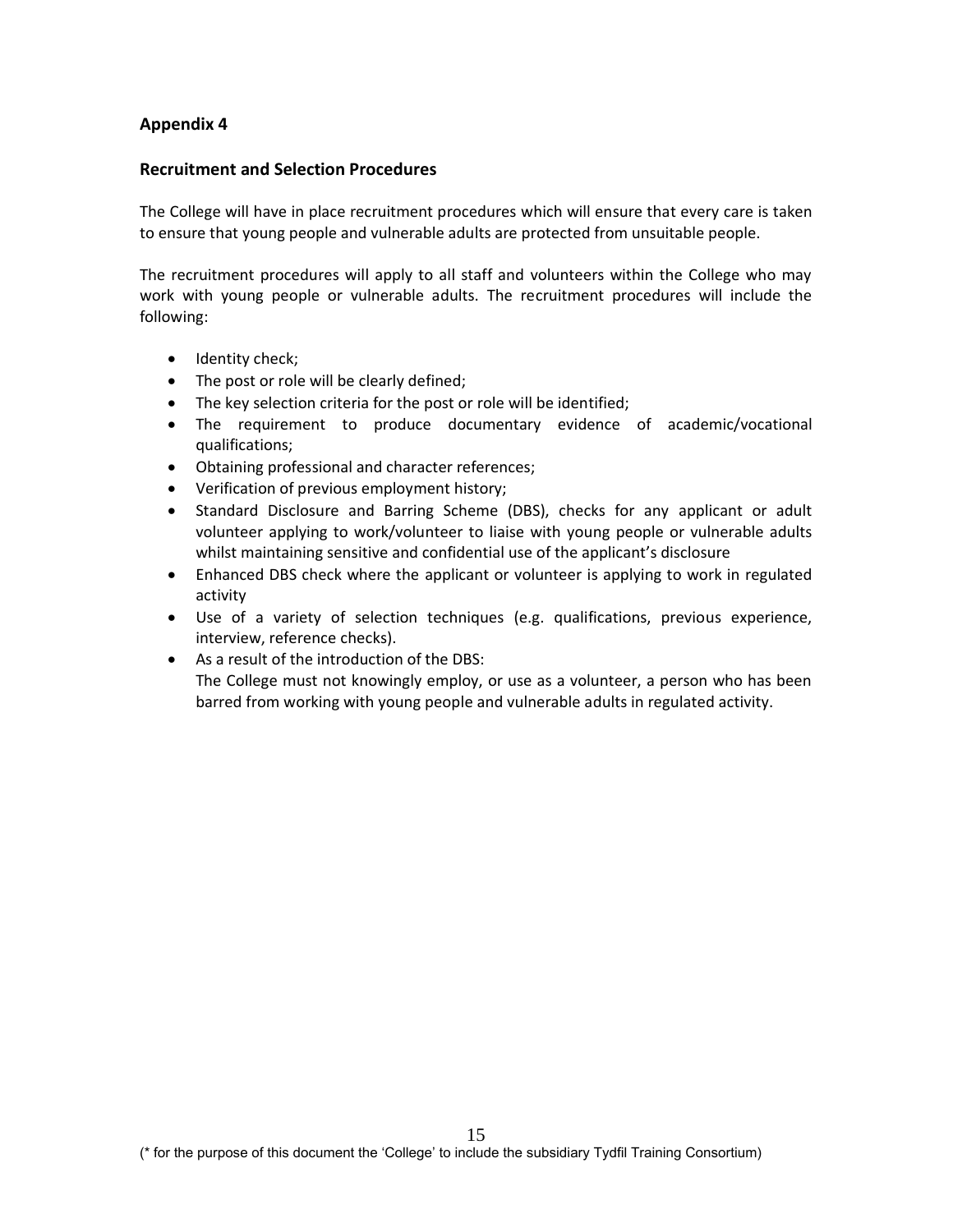**Safeguarding Team & Contacts**

Designated Safeguarding Person (DSP) Sara Fowler Vice Principal, Resources [T\\_safeguarding@merthyr.ac.uk](mailto:T_safeguarding@merthyr.ac.uk) 01685 726107 ext 6107

Operational Safeguarding Lead Lynne Lloyd Head of Wellbeing & Learner Support Services [T\\_safeuarding@merthyr.ac.uk](mailto:T_safeuarding@merthyr.ac.uk) 01685 726011 ext 6011

> Designated Safeguarding Leads Caroline Donaldson Rosana Lewis Christian Philips Caryl Rowlands [T\\_safeguarding@merthyr.ac.uk](mailto:T_safeguarding@merthyr.ac.uk)

WBL Safeguarding Officers Allan Jones Mandy Johnson [Allan.jones@tydfil.com](mailto:Allan.jones@tydfil.com) [mandy.johnson@tydfil.com](mailto:mandy.johnson@tydfil.com)

**Emergency safeguarding procedures will apply during college holiday shutdowns. If your concern is urgent and there is immediate risk of harm, contact the police on 999. If the concern is less urgent, please call the police on 101 to undertake a welfare check**